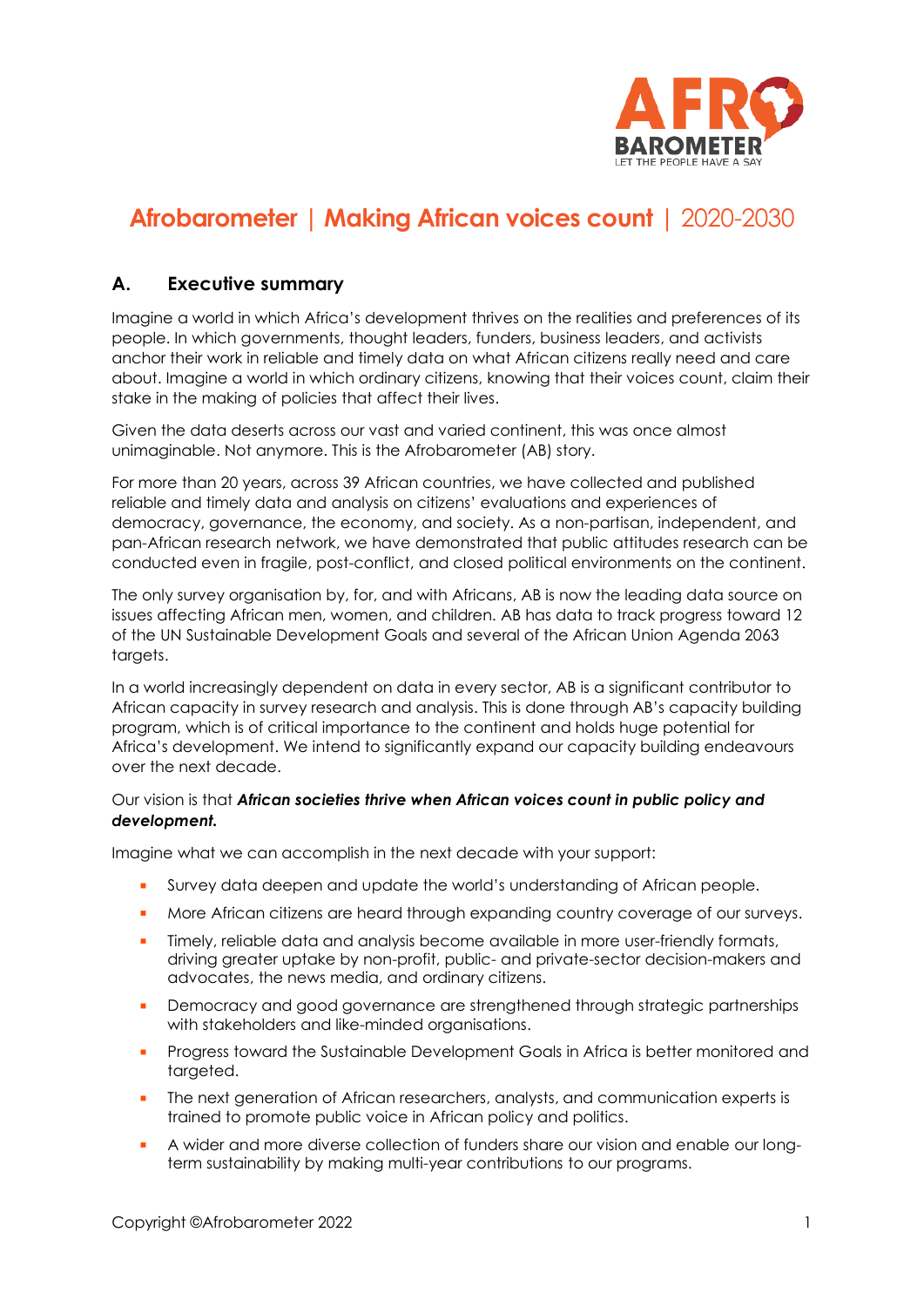

With support of \$37.81m over the next five years and \$86.9m for the next decade, we can make citizens' voices count in the democratic development of Africa and significantly contribute to capacity development on the continent.

# **B. Afrobarometer**

### **i) Background**

AB was founded in 1999 by three political scientists who recognized that the voice of ordinary African citizens was absent from think-tank, agency, and official reports on Africa, and thus from many policy-making processes.

Over two decades, AB developed a successful network of 35+ in-country partner organisations with a project management unit based at the Ghana Center for Democratic Development. In 2019, following an organisational development process, AB became an independent non-profit overseen by a board of directors.

The new structure retains the successful network of core partners, national partners, and support units, and these are being strengthened by professional staff and infrastructure to provide a robust platform for future success.

Three core partners oversee and support in-country surveys for their regions:

- Ghana Center for Democratic Development (West, Central, and North Africa)
- **•** Institute for Development Studies, University of Nairobi, Kenya (East Africa)
- **E** Institute for Justice and Reconciliation, South Africa (Southern Africa)

Under the aegis of the core partners, national partners conduct the surveys and analyse and disseminate findings. Technical assistance is provided by academic support units at Michigan State University (analysis and publication) and the University of Cape Town (data management, fieldwork, and capacity building).

### **ii) Methodology**

AB survey "rounds" typically take two years to complete. Each country survey comprises a nationally representative sample of between 1,200 and 2,400 adult citizens. AB's Round 1 (R1) surveys covered 12 countries in 1999-2001. By R6, AB surveys covered 36 countries. In 2021, despite delays due to COVID-19, AB completed R8 surveys in 34 countries and launched R9.

Samples are balanced by gender and distributed across regions/states/provinces and urban/rural areas in proportion to their share in the national population, and respondents are *randomly* selected – every adult citizen has an *equal and known* chance of being selected. Interviews are conducted face to face in the respondent's preferred language. AB is also piloting telephone surveys for contingencies and rapid-response surveys.

AB's methods are recognized as state of the art for African survey research, widely adopted by survey organisations within Africa and by other Barometer projects around the world, with whom we meet regularly to share methodology and progress.

### **iii) Survey components**

Standard questions in AB surveys allow for cross-country comparisons and trend analysis going back more than 20 years. Special modules focus on important or emerging issues, and each country team sets topical country-specific questions.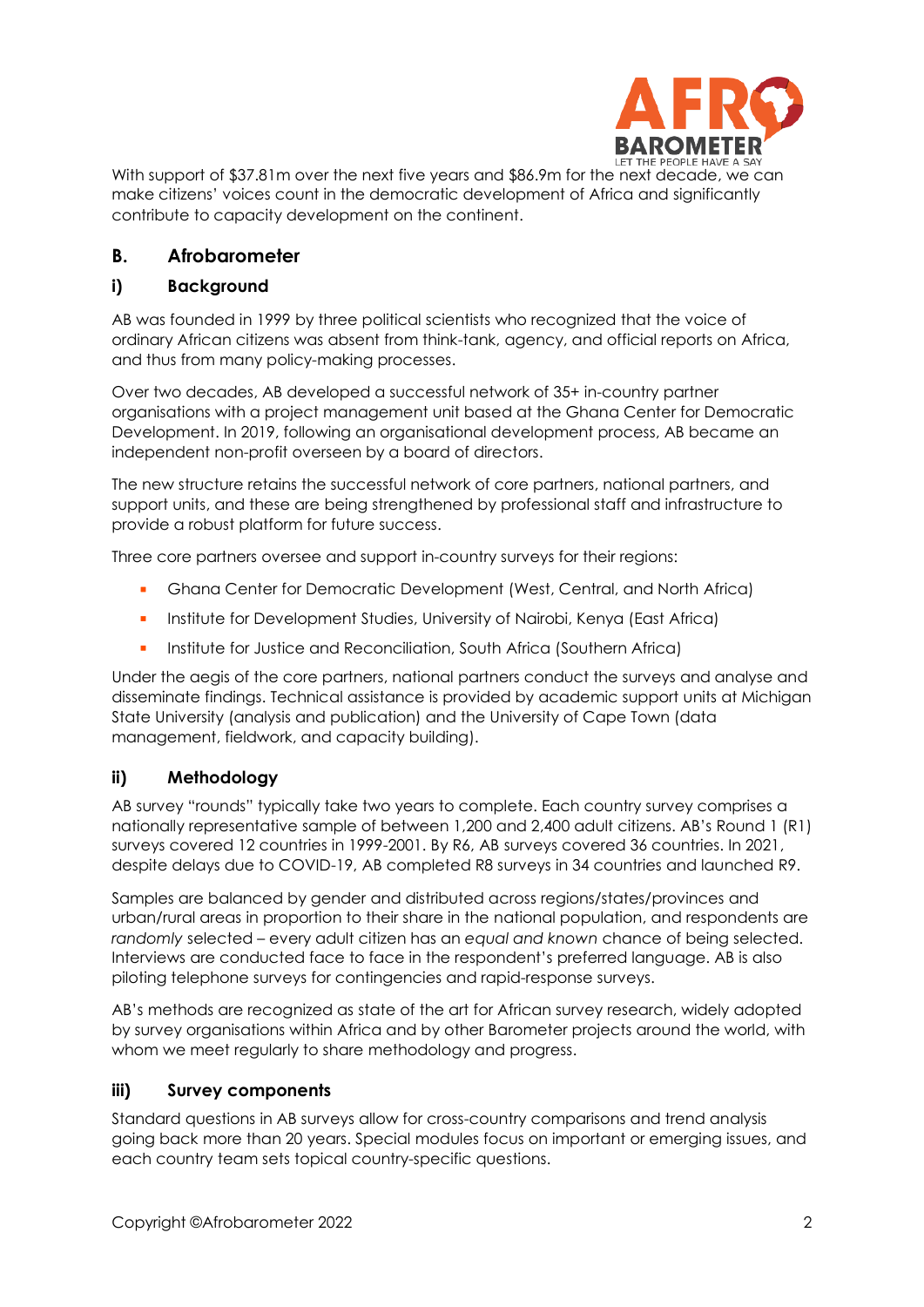

Every AB survey covers:

- Political, economic, and social issues
	- o Democracy, governance, policy performance, tolerance, clientelism, corruption
- Cognitive sophistication
	- o Education, news media use, political dialogue
- Citizenship
	- o Social trust, civic membership, voting
	- o Campaigning, mobilizing, participation, protesting
- Quality of life
	- o Lived poverty, access to services
	- o Quality of local development infrastructure
	- o Safety and security
- **Demographics** 
	- o Gender, age, religion, education, occupation, ethnicity

In recent rounds, special topics have included:

- Gender equality  **Closing political space** Climate change  $\overline{\phantom{a}}$  - Inclusion
- 
- 
- 
- Migration  **Migration** State capacity
- China in Africa  **China in Africa** Openness and access to information

The impact of COVID-19 on the continent has featured and will continue to feature prominently in survey modules.

# **C. Outputs and impact**

In eight survey rounds and more than 200 discrete surveys since 1999, AB has conducted more than 325,000 interviews in 39 African countries. <sup>1</sup> AB data in recent survey rounds represent the opinions of more than three-fourths of the continent's population. Respondents' views have been communicated to policy makers, development actors, civil society, and the general public through hundreds of dissemination events and AB publications, as well as thousands of published news reports.

### **i) Increased data access and use**

AB amplifies the voices of ordinary Africans through myriad briefings and publications and weaves public opinion data into the fabric of democratic discourse in Africa. In 2020, more than 160 publications (91% authored by Africans) and 45 presentations were produced. This resulted in 150,000+ website visits and 53,000+ publication and data downloads. Use of our free online data analysis tool has grown significantly (38,000+ users in 2020), as has AB's social media reach (more than 2.5m Twitter impressions). Our increased capacity in accessible visual media has helped drive traffic to our website and increased demand for AB data.

 $1$  Some countries may be excluded in a given survey round due to insecurity or lack of census data needed to ensure a representative sample.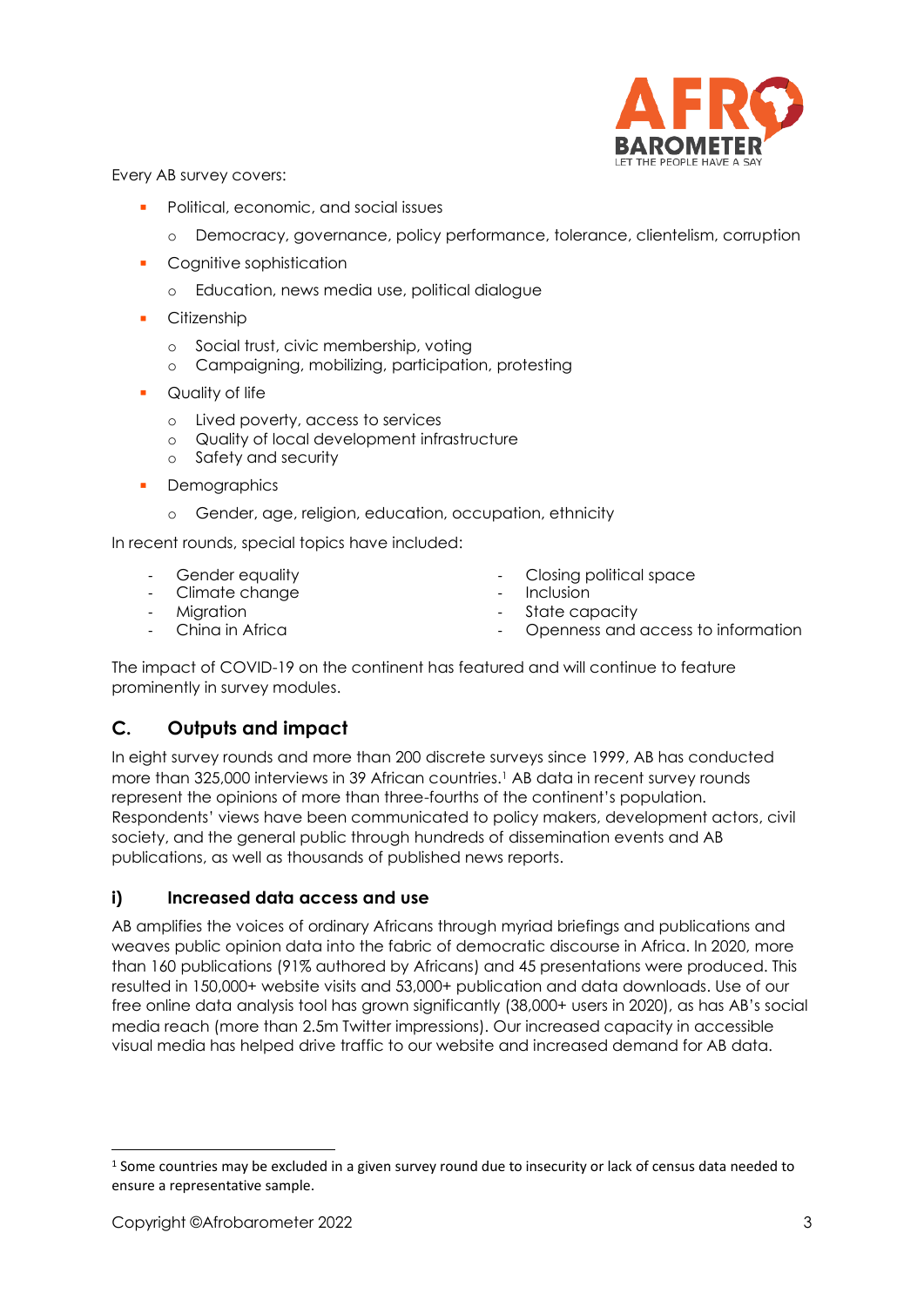

International development agencies, funders, governments, academics, students, and NGOs routinely use AB data in country assessments, policy and program development, monitoring and evaluation, dissertations, and other analyses.

Global governance and development indices consistently use and cite our data when reporting on Africa, including:

- Ibrahim Index of African Governance (IIAG's first use of citizen survey data)
- **Economist Intelligence Unit**
- **■** United Nations Development Programme
- World Bank Governance Indicators
- **•** Transparency International Global Corruption Barometer

Moreover, with the SDGs increasingly embraced as a global framework for human progress, AB provides valuable indicators measuring progress toward 12 of the 17 goals.

# **ii) Organisational development**

With the enthusiastic participation of our core and national partners to sustain the network as a global public good, we undertook an organisational development process to strengthen our foundation for the next decade. In 2019, AB formalized its structure as a non-profit corporation based in Ghana, transforming AB from a pioneering project into a robust pan-African institution. In addition, we have established an independent governance board, chaired by E. Gyimah-Boadi; recruited a high-level International Advisory Council, chaired by Ambassador Johnnie Carson; and appointed our next CEO, Joseph Asunka, who took office in April 2021.

### **iii) Enhanced capacity across Africa**

Contributing to African development through capacity building is a core part of our mission, not only as a vital resource for AB's work, but also to strengthen critically important but scarce skills on the continent.

While conducting our activities, partner organisations in more than 35 countries have been trained in questionnaire design, survey research methods, data management and analysis, communications, and financial management. Journalists, NGOs, and policy makers from across Africa have received training in data analysis and use.

Activities and achievements in capacity building include:

- AB Summer Schools (in English and French), workshops, and writing mentorships, producing new generations of skilled African quantitative analysts
- **•** More than 90% of AB dispatches and policy papers authored or co-authored by Africans, including many by African women
- **EXECT** Institutional capacity building through technical support and training in financial management for national partners
- **AB partners recognised as preferred providers for associated research because of the** skills and credibility that AB has helped them develop

Capacity building needs identified through a recent network consultation include advanced quantitative analysis, data visualisation, and resource mobilisation skills for national partners.

# **D. Afrobarometer's vision for the future**

Copyright ©Afrobarometer 2022 4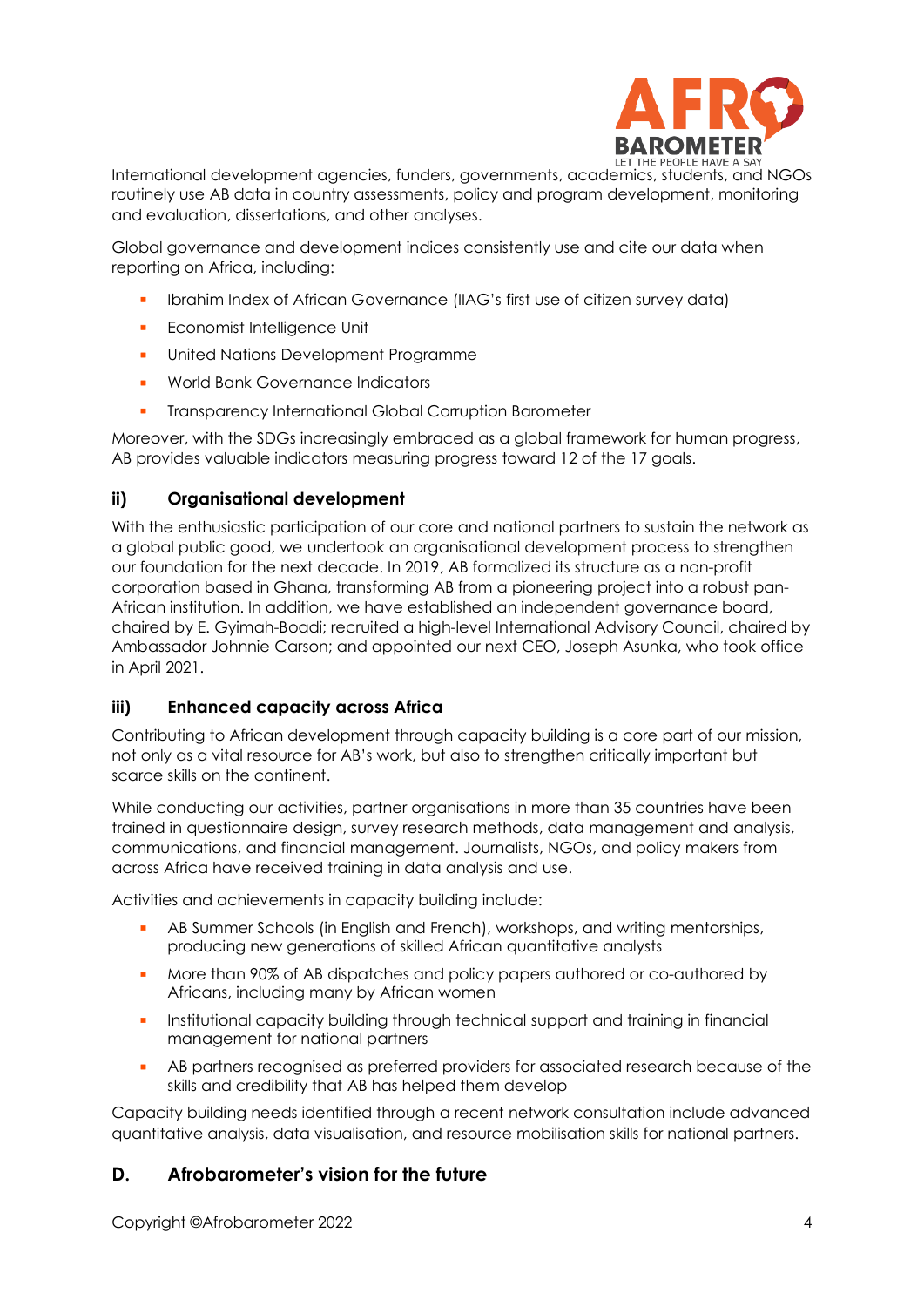

Our vision is that *African societies thrive when African voices count in public policy and development*. AB's contribution to expanding the understanding of Africa beyond official and conventional views must not cease. We commit to provide ordinary Africans with a platform to express their views and to faithfully make those views heard around the world. In pursuit of this vision, we will ensure that our impact is felt as we:

- Deepen and update the world's understanding of African countries by sustaining our survey activity
- Extend our coverage into additional African countries
- **Expand the provision of timely, reliable data and analysis, presented in user-friendly** formats, for use by non-profit, public- and private-sector decision-makers and advocates, the news media, and ordinary citizens
- **■** Broaden and deepen strategic partnerships with stakeholders and like-minded organisations to strengthen democracy and good governance and promote achievement of the Sustainable Development Goals
- **•** Nurture the next generation of African survey researchers, data analysts, and communications specialists who will continue to promote public voice in African policy and politics and contribute to African development
- Ensure AB's sustainability by building a more diverse funder base that supports longterm commitment to a shared vision of the role of the experiences and evaluations of ordinary citizens in promoting Africa's economic, social, and political advancement

#### **Specific activities will focus on several key areas:**

• **Sustain and extend data collection and associated activities**

Given the critical need for both up-to-date and longitudinal data on public attitudes and preferences, it is vital to sustain data collection across the countries we have covered for more than 20 years. The value of these data sets will be enhanced as we expand our survey coverage into more countries to support a deeper understanding of the continent in its entirety.

We will introduce new survey topics of the greatest strategic importance for the continent and identify opportunities to conduct pre-/post-election, post-conflict, and other special surveys.

#### • **Enhance access to our outputs**

To fulfil our promise to our respondents in cities, towns, and villages across Africa that their voices will be heard, we will make access to our data and analysis simple, agile, and routine. This means making the data available to policy makers, civil society, journalists, scholars, as well as ordinary citizens in tailored formats that they will use with ease.

We also plan to launch new analysis tools and indicators (e.g. for political risk, social cohesion, resilience) and novel formats to reach new audiences.

#### • **Enhance capacity building**

AB operations have in themselves advanced survey research in Africa while identifying and developing talent along the way. We will build on this achievement to play an active role in the further development of African capability in survey design, data collection and analysis, statistics, communications, management, and other relevant skills for Africa's future.

#### • **Secure the future**

Copyright ©Afrobarometer 2022 5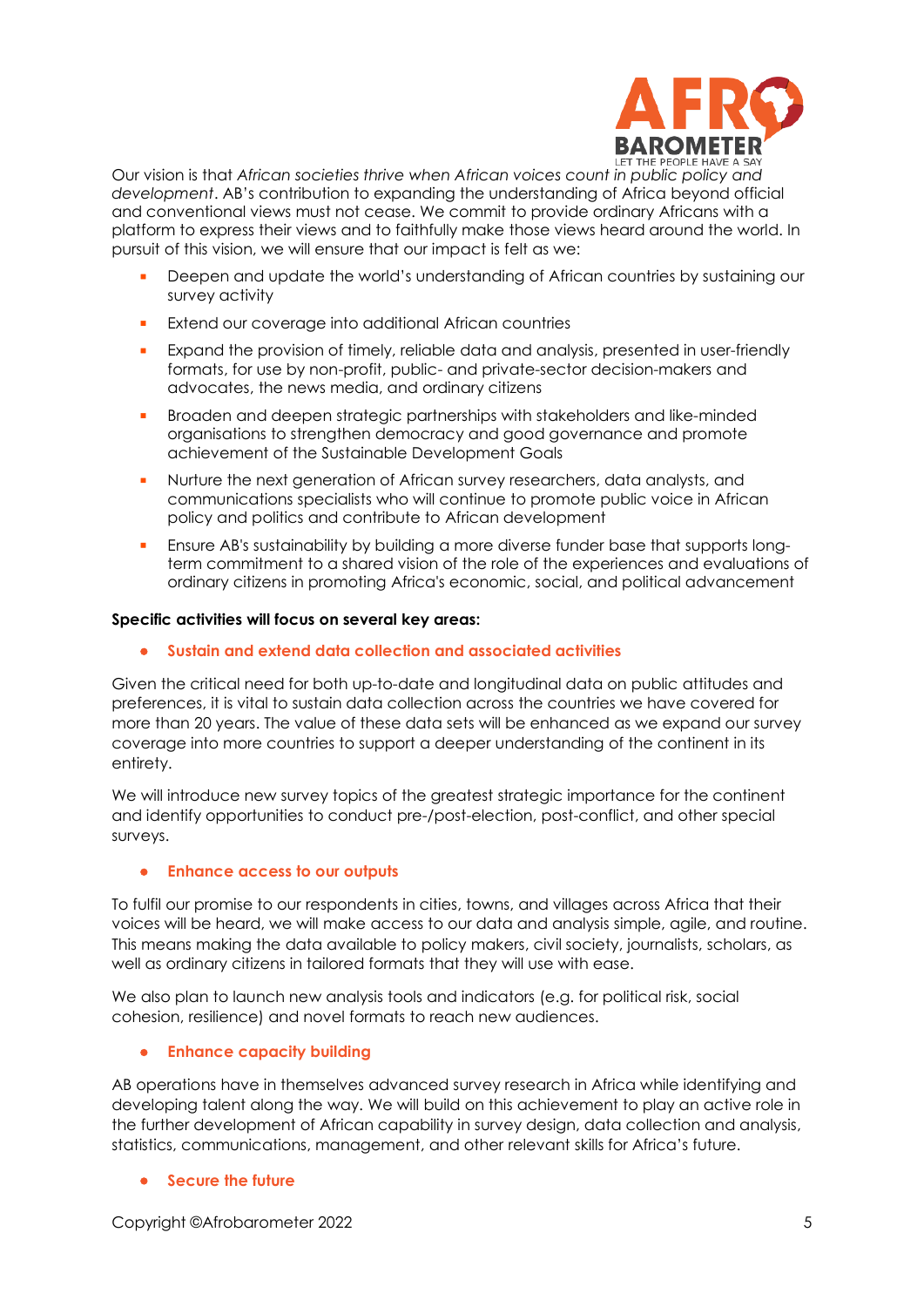

To ensure that our work continues way into the future, we need to safeguard the conditions for consolidation, continuity, and growth of AB as a vital resource for Africa's future. Our organisational development processes have resulted in solid organisational and management structures, a progressive human resource strategy, robust performance management processes, and succession planning.

Importantly, this process includes identifying and nurturing talent within the network as well as sourcing fresh skills in areas where there are gaps. Moreover, attracting long-term advocacy and funding support is fundamental for our sustainability, given our reliance on philanthropy as a global public benefit, and growing our pool of funders incrementally is central to our strategy.

#### • **Promote Africa's development**

We know that democracies are on average better able to generate development than other types of political systems. We subscribe to the belief that we contribute to the democratic quality of Africa's political systems by measuring and widely disseminating the views of ordinary Africans.

As former Nigerian President Olusegun Obasanjo told British parliamentarians and thought leaders,<sup>2</sup> AB's work is "central to the fortunes of the African continent as its leaders struggle to bring it into a new era of growth and democracy. By observing the progress – and unfortunately, sometimes the retreat – of democratic practices in Africa, AB empowers those who want to see more transparency, more accountability, and more free, open, and inclusive societies."

Former Liberian President and Nobel Prize Laureate Ellen Johnson Sirleaf, one of our International Advisory Council members, stressed at a gathering of funders and advocates that "Afrobarometer's claim to give ordinary Africans a voice in political and policy-making processes is justified. The 200+ discrete surveys and 325,000+ face-to-face interviews that Afrobarometer has conducted over the past 20 years have contributed significantly to empowering the only people who can safeguard democracy – the ordinary people on the street who want a better life for themselves and their families. Afrobarometer has my full support and associated best wishes for continued growth and expansion." 3

Over the years, policy actors have used AB data for a variety of purposes, from assessment of government policies and justification of development programs to strengthened advocacy for policy change. Examples include governments in Ghana and Sierra Leone citing AB findings as impetus for enhanced anti-corruption initiatives and contributions to debates on presidential term limits in Burkina Faso, Burundi, and Togo.

Beyond the use of our data and analytical products in Africa's governance and policy processes, new demands and opportunities are emerging. For example, AB data can be used as an empirical tool to track major new policy initiatives with direct relevance to Africa's economic growth and development potential, including the Global Goals.

<sup>&</sup>lt;sup>2</sup> In his keynote address to the University of Strathclyde/Afrobarometer Conference on "Public Opinion, Democratic Governance, and Inclusive Development in Africa" in Glasgow, Scotland, 11 October 2019

<sup>&</sup>lt;sup>3</sup> In her video message of support during an AB development roundtable hosted by the Open Society Foundations in Washington, D.C., 13 November 2019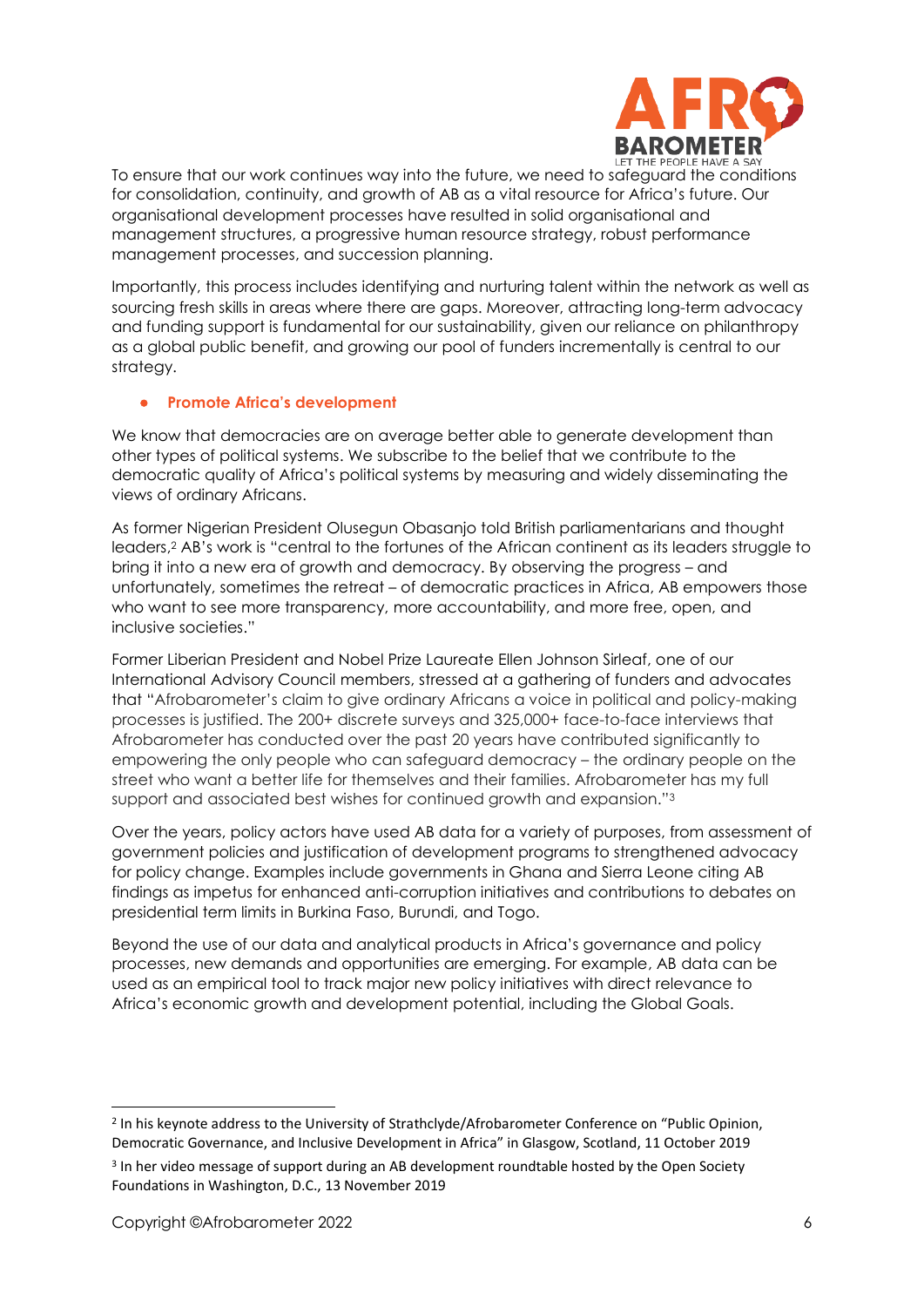

We will continue to make Africans' evaluations and experiences of democratic governance and quality of life known and accessible as a global public good to encourage democracy where it is limited or absent, and to celebrate and learn from democracy where it is strong.

# **E. Finances**

#### **i) Previous support**

Funders who share our vision of thriving African societies have provided us with \$45,133,835 over the past 13 years. Leading funders and grant makers who value the independence and quality of AB data include:

- 
- William and Flora Hewlett Foundation Open Society Foundations
- 
- 
- 
- 
- European Union Delegation to the AU Royal Netherlands Embassy (Uganda)<br>- Duke University China Research Center Institute for Security Studies
- Duke University China Research Center
- 
- 
- JICA
- Sida (Sweden)  $-$  U.S. State Department
	-
- Mo Ibrahim Foundation  $\blacksquare$  USAID/U.S. Institute of Peace
- Transparency International Transparency international Bill & Melinda Gates Foundation
	- GIZ (Germany) National Endowment for Democracy
	- DFID (UK) World Bank
		-
		-
	- RDMFA (Netherlands) DANIDA (Denmark)
	- CIDA (Canada) Mastercard Foundation

### **ii) Funding the future**

We now seek partners who can make multi-year commitments, ideally funding for five years. This will enable us to continue to produce high-quality independent data; to expand the number of countries surveyed; and to increase urgently needed capacity on the continent in data collection, interpretation, and dissemination. An illustrative budget to advance our mission over the five years is provided here in US\$ millions.

| <b>CORE INTERVENTIONS</b> | 2020 | 2021 | 2022 | 2023 | 2024 | <b>TOTAL</b> |
|---------------------------|------|------|------|------|------|--------------|
| Surveys                   | 3.15 | 3.45 | 3.48 | 3.50 | 3.55 | 17.13        |
| Capacity building         | 0.54 | 0.77 | 0.58 | 0.85 | 0.63 | 3.36         |
| Engagement                | 0.96 | 1.04 | 1.14 | 1.27 | 1.40 | 5.82         |
| Network management        | 1.16 | 1.16 | 1.16 | 1.18 | 1.18 | 5.83         |
| Analysis and publications | 0.45 | 0.47 | 0.50 | 0.53 | 0.56 | 2.51         |
| Indirects                 | 0.57 | 0.62 | 0.61 | 0.68 | 0.67 | 3.16         |
| <b>TOTAL</b>              | 6.83 | 7.51 | 7.48 | 8.01 | 7.99 | 37.81        |

# **F. Conclusions**

With testimonials on the use of our findings, policy actors and thought leaders from global to local levels attest to the value they attach to the reliable, timely data – and the critical reality check – that AB has provided for more than 20 years and must continue to provide.

If the world falls short of the one our founders imagined – in which African development thrives on the realities and preferences of its people – we take that as a challenge, to us and to all committed to democracy and progress in Africa.